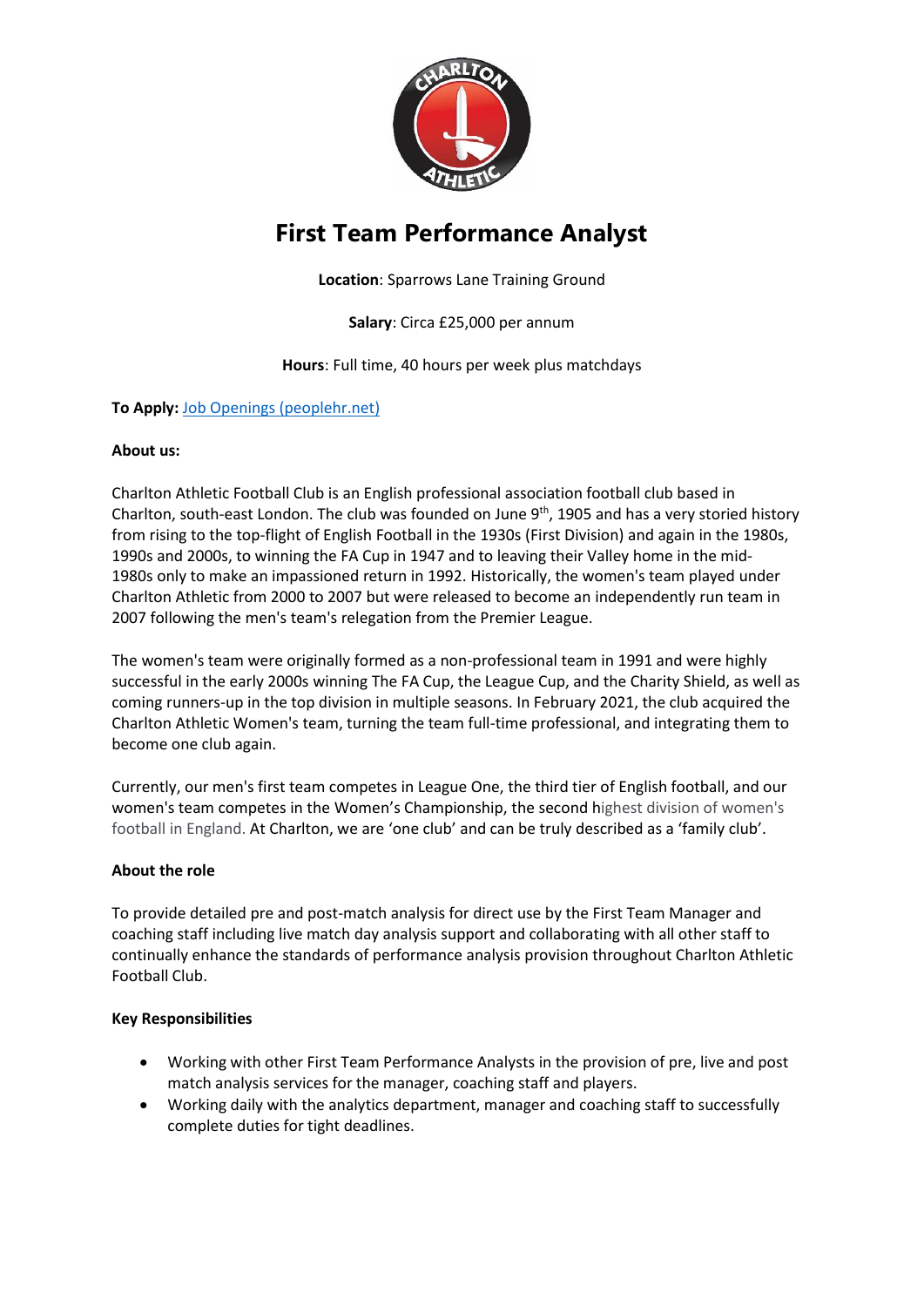- Working with other First Team analysts on creating pre-match presentations which should identify the team objectives for the next match and provide evidence both video and statistical.
- Filming and coding games and training sessions as directed (this may involve travelling with the team to away games as well as attending home games).
- Supporting match day preparation of pre-match, half-time and post match analysis as directed by the manager/coaching staff.
- Preparing post-match (next day) report (video and statistic).
- Maintaining and updating player related performance databases
- Create Opposition reports, working with other First Team Analysts
- Offering support to other training ground departments, to help them effectively utilise the departmental analysis tools.
- Running long-term analysis projects, present key trends/findings and ad hoc duties.
- Other duties and responsibilities as required by line manager
- Upholding and promoting the Club's policies and procedures, including Health and Safety, Safeguarding and Equal Opportunities policies and procedures.

#### **About You**

- Completed an undergraduate degree in Sports Science or related discipline at 2:1 or above (MSc is desirable).
- Minimum of 2 years' experience working Full Time within professional football at first team performance analysis level (essential).
- High level of tactical/technical football knowledge within an elite level environment
- First-hand experience in the use of industry standard analysis products including (Hudl SportsCode, Coach Paint, SBG, etc.).
- Advanced computer skills (Mac and Windows) with experience of managing, summarising and presenting large sets of data.
- Experience in the use of statistics to identify player and team performance trends (previous experience of using OPTA / Statsbomb / Wyscout data desirable).

#### **You are…**

- An excellent communicator
- Interested in the application of performance analysis in football
- A hard worker with acute attention to detail
- Driven for excellence
- Able to work as a team

## **What will you get from us?**

We can offer you a fantastic opportunity to work in a face paced, ambitious dynamic Football Club. In addition we offer you the follow benefits.

- Private Healthcare
- Medicash cash back plan
- Employee Assistance program
- 5% discount in the Club Superstore
- Contributory pension scheme

#### **Safeguarding**

Charlton Athletic Football club are committed to safeguarding and promoting the welfare of children and young people and expects all staff and volunteers to share this commitment. We endeavour to